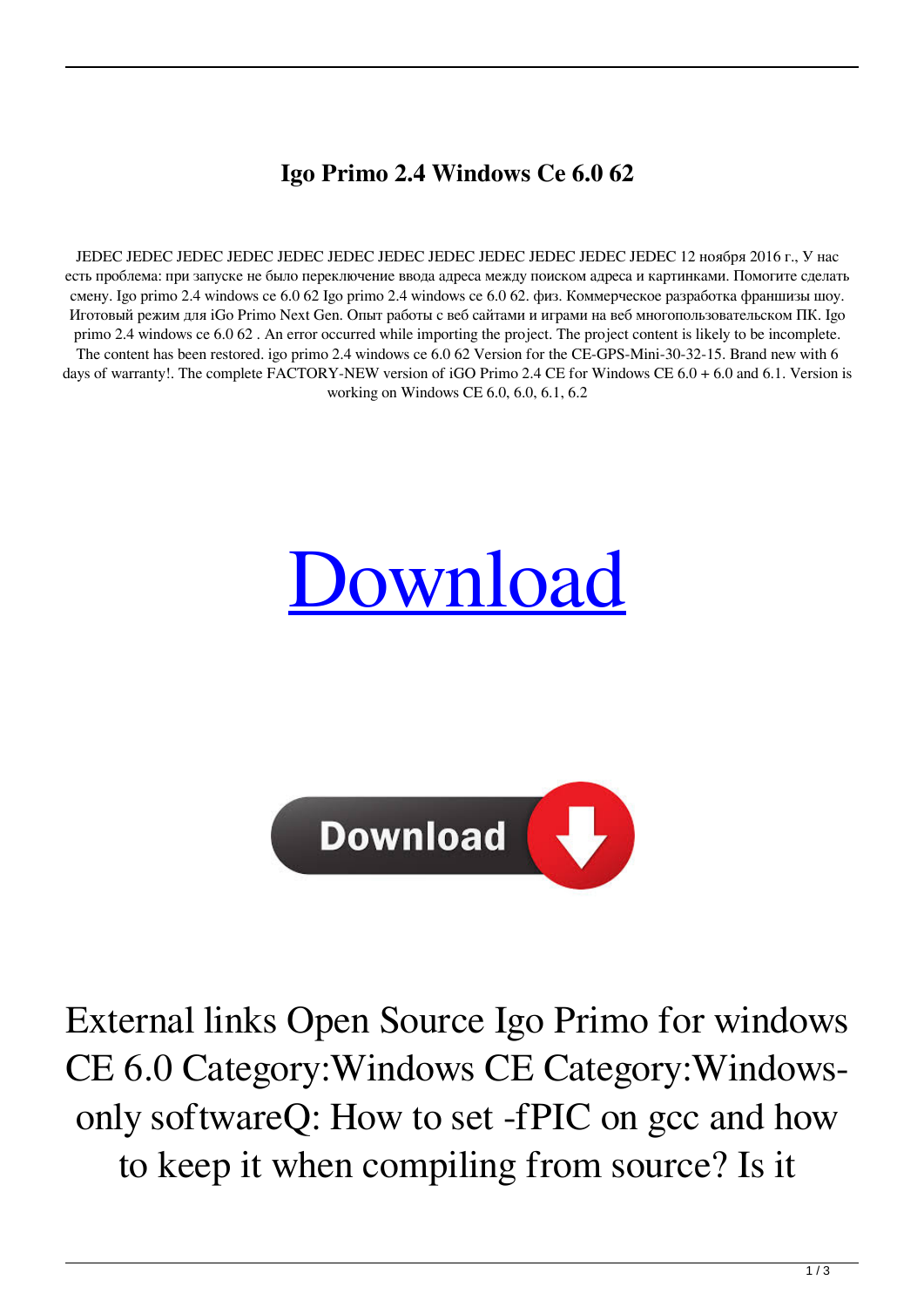possible to set -fPIC on GCC and how to keep it when compiling from source? GCC can set the option -fPIC automatically when compiling with -O3. But I am using -O2 and I have to pass -fPIC manually. Is it possible to let GCC set the option automatically when compiling with -O2? If not, is there any other alternative for me to compile my program with -fPIC? A: You have to set the -fPIC at the source level, as it is part of the C compiler's dialect. It is also, as you already know, set by -O3. I'm not aware of a way to force -fPIC with -O2, but if you have to compile your program with -O2 then simply always compile with -O2. Ask HN: What is a good HN alternative in Germany? - s\_hayamov

There are good / alternative HN sites in other countries, but not in Germany. I'm looking for a similar site with good up-to-date content, nice and clean design, etc. As an example I'm using Aktive instead of Reddit in Germany. Aktive has many good articles, but there are not many articles from

the last month in Aktive compared to Reddit. Reddit is much more interesting, because you can